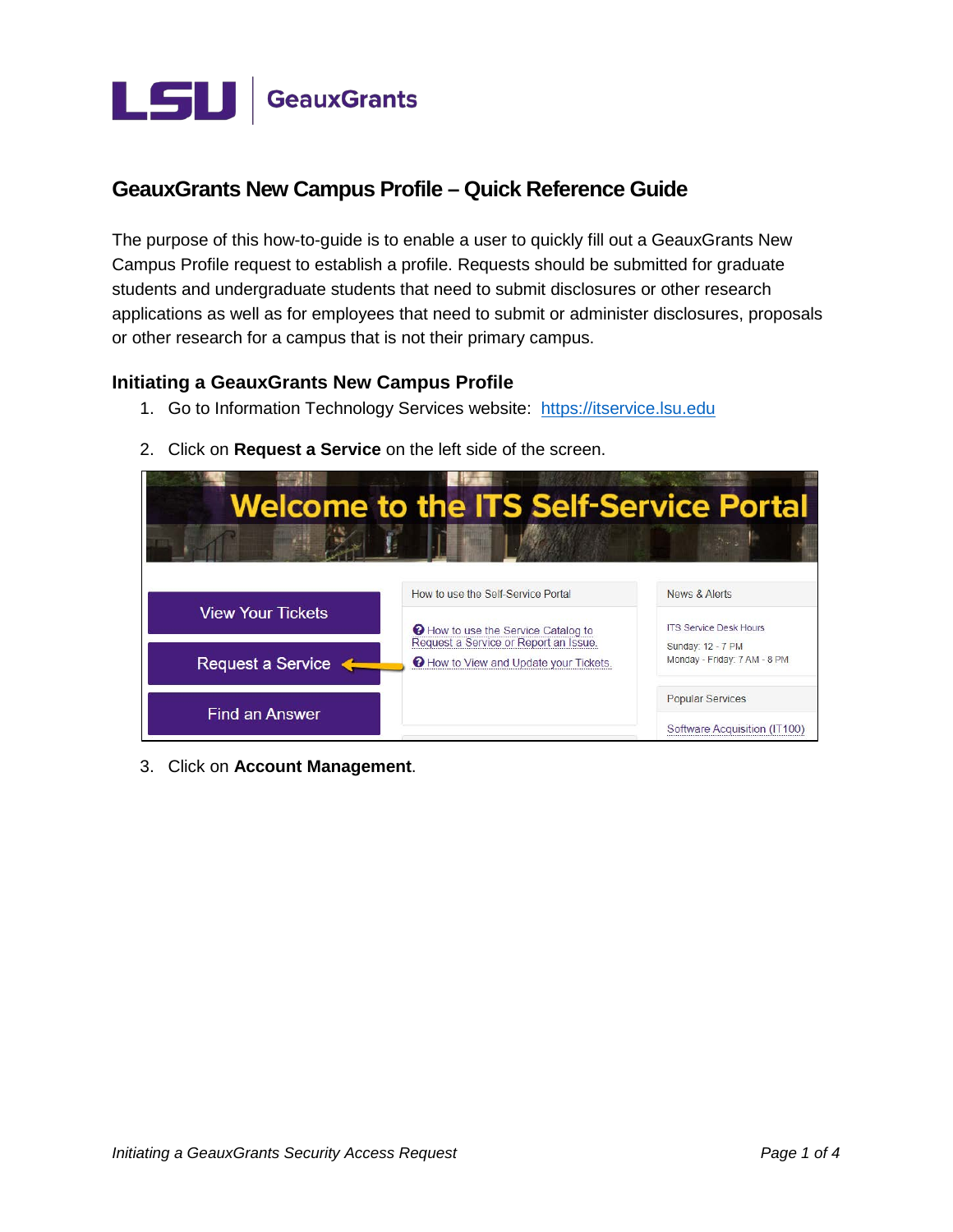

# 4. Under Categories, click on GeauxGrants Account.

| Categories (8)                                                                                                                                                    |                                                                                                                                          |
|-------------------------------------------------------------------------------------------------------------------------------------------------------------------|------------------------------------------------------------------------------------------------------------------------------------------|
| myLSU Account<br>Assistance for issues relating to your myLSU<br>account, which is given to all students, faculty.<br>and staff to access the University's online | Department or Secondary<br>Account<br>Accounts for LSU Departments or<br>Organizations that must be sponsored by                         |
| <b>GeauxGrants Account</b><br>GeauxGrants is the electronic platform for<br>grants management and research<br>administration. GeauxGrants allows users to         | <b>Guest Account</b><br>Guests and visitors coming to the LSU Baton<br>Rouge campus can attain access to University<br>online resources. |

5. Click on GeauxGrants New Campus Profile.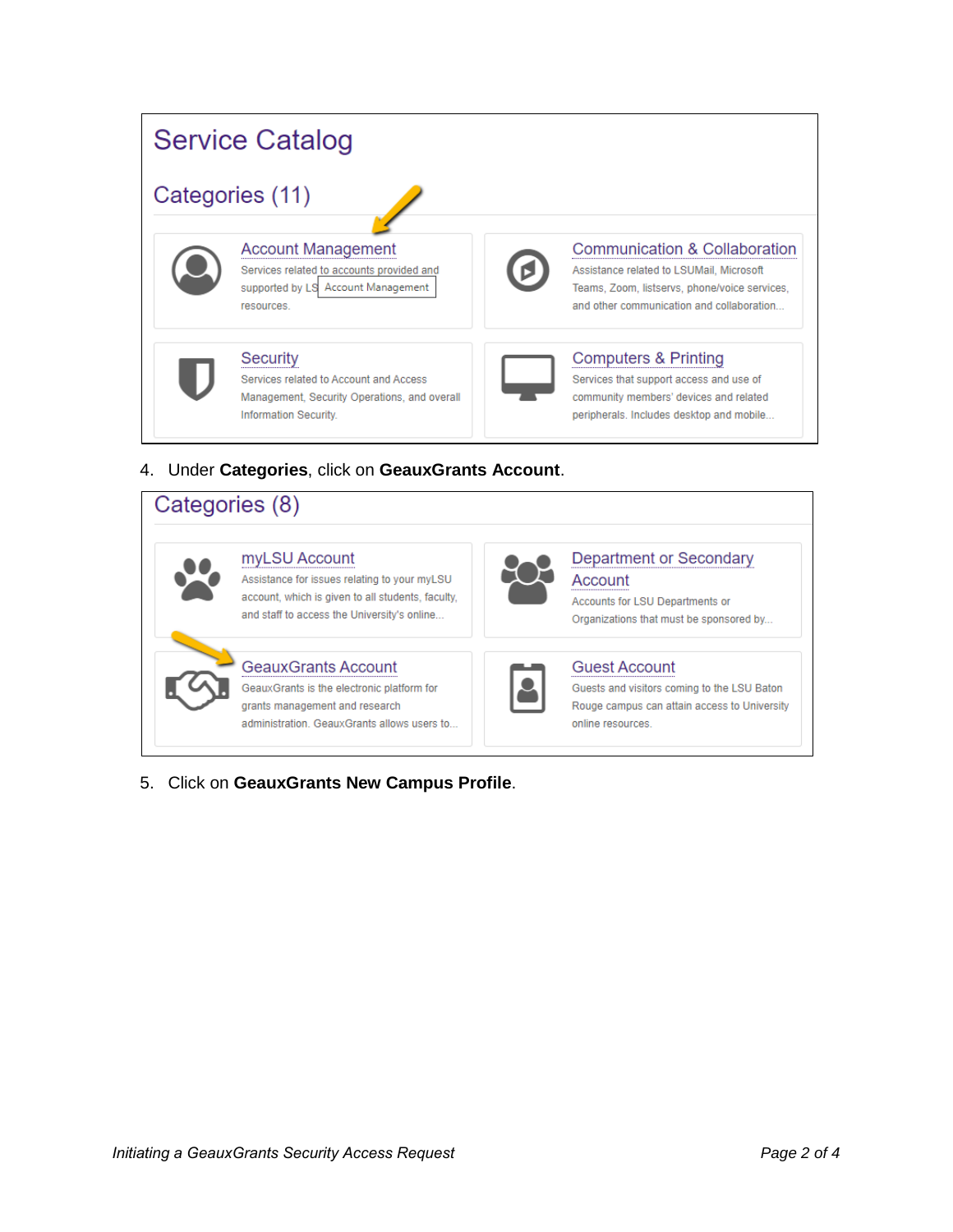# (51 GeauxGrants Account

GeauxGrants is the electronic platform for grants management and research administration. GeauxGrants allows users to develop and route proposals, submit posl-award modification requests, submit proposals directly to Grants.gov and NIH ASSIST, and review and approve awards and subawards. GeauxGrants also integrates with the existing Conflict of Interest and Human Subjects module as well as Animal Subjects modules, which will deploy over the course of this year.

The GeauxGrants platform is for faculty and staff at LSU A&M (Baton Rouge), LSU AgCenter, and Pennington Biomedical Research Center only.

Services (2)

## GeauxGrants New Campus Profile

Requests to establish GeauxGrants accounls for graduate students and undergraduate students that need to submit disclosures or other research applications as well as for employees that need to submit or administer disclosures, proposals, or other research applications for a campus that is not their primary campus.

#### GeauxGrants Troubleshooting

Report an issue with the GeauxGrants Conflicts **of** Interest Module.

#### 6. **On the right side of the page, click on** Request Service**.**

| <b>GeauxGrants New Campus Profile</b>                                                                                                                                                                                                 | <b>A</b> Request Service    |  |
|---------------------------------------------------------------------------------------------------------------------------------------------------------------------------------------------------------------------------------------|-----------------------------|--|
| What is it?                                                                                                                                                                                                                           |                             |  |
| Requests to establish GeauxGrants accounts for graduate students and undergraduate students that need to submit<br>disclosures or other research applications as well as for employees that need to submit or administer disclosures, | $\leq$ Share                |  |
| proposals, or other research applications for a campus that is not their primary campus.                                                                                                                                              | $\bigstar$ Add to Favorites |  |
| Who is eligible?                                                                                                                                                                                                                      |                             |  |
| Employees, Student Workers, Graduate Students, and Undergraduate Students with LSUAM, LSUAG, or PBRC.                                                                                                                                 | Details                     |  |

 7. Leave the requestor as yourself. When the ticket is complete, this is the person that will get notified when there are questions and when the ticket is closed.

#### 8. Leave the Acct/Dept as is.

| Service Catalog / Account Management / GeauxGrants Account / GeauxGrants New Campus Profile                                                                                                                                                                                                                                                     |               |               |  |
|-------------------------------------------------------------------------------------------------------------------------------------------------------------------------------------------------------------------------------------------------------------------------------------------------------------------------------------------------|---------------|---------------|--|
| <b>GeauxGrants New Campus Profile</b>                                                                                                                                                                                                                                                                                                           | $+$ Show Help | $-$ Hide Help |  |
| Requests to establish GeauxGrants accounts for graduate students and undergraduate students that need to submit disclosures or other research applications as well as for<br>employees that need to submit or administer disclosures, proposals, or other research applications for a campus that is not their primary campus.<br>Requestor * @ |               |               |  |
| <b>Gina Billiot</b>                                                                                                                                                                                                                                                                                                                             | $\mathbf{x}$  |               |  |
| Acct/Dept* 6                                                                                                                                                                                                                                                                                                                                    |               |               |  |
| LSUAM   ORED   Office of Sponsored Programs                                                                                                                                                                                                                                                                                                     | x             |               |  |